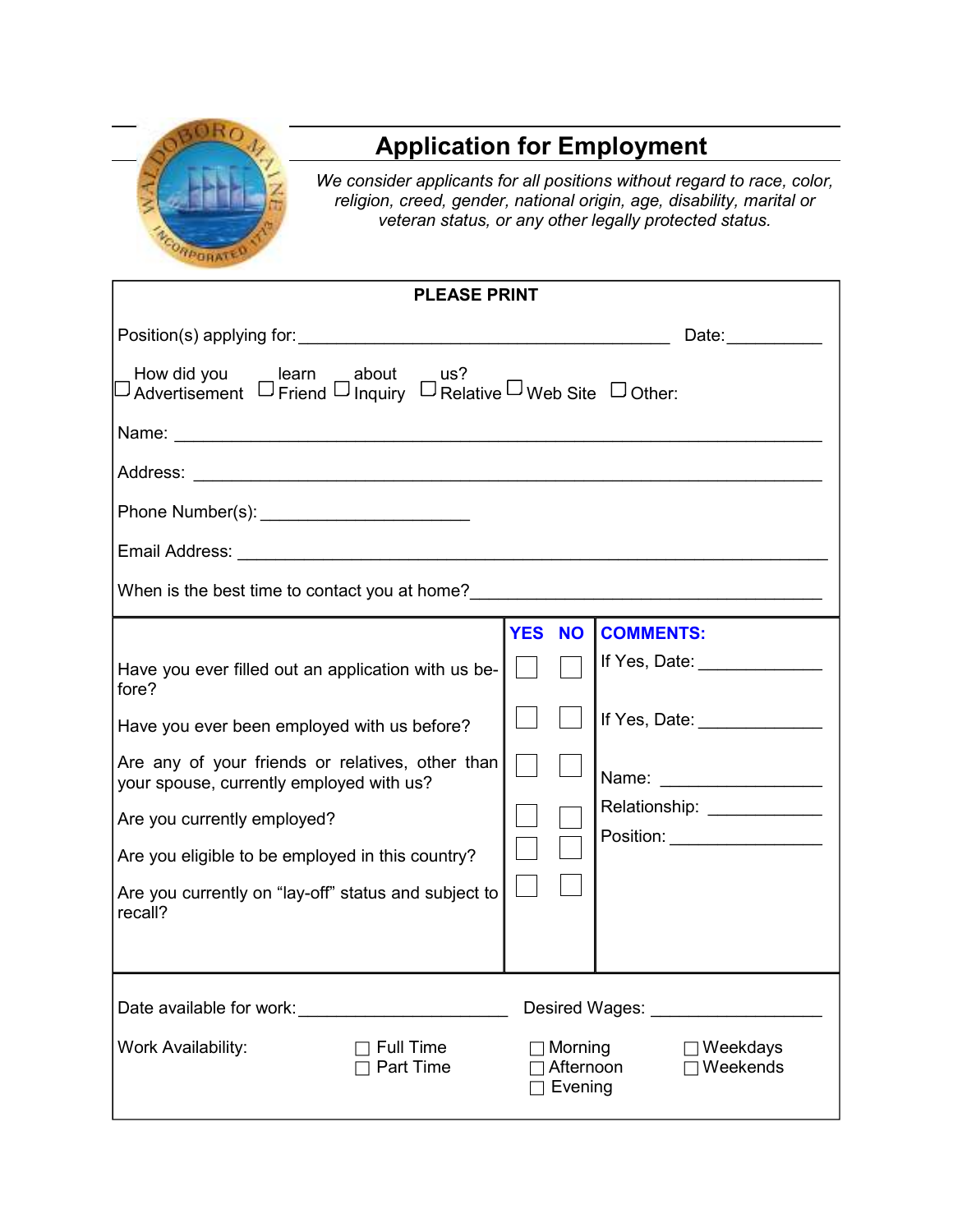| <b>EDUCATION:</b>                                                                                                                                                                                                                                                                       |                                                                                                                                                                                                                                              |  |                            |                     |                                                |
|-----------------------------------------------------------------------------------------------------------------------------------------------------------------------------------------------------------------------------------------------------------------------------------------|----------------------------------------------------------------------------------------------------------------------------------------------------------------------------------------------------------------------------------------------|--|----------------------------|---------------------|------------------------------------------------|
| School:                                                                                                                                                                                                                                                                                 | Name / Address of School:                                                                                                                                                                                                                    |  | <b>Course of</b><br>Study: | Years<br>Completed: | Diploma /<br>Degree:                           |
| <b>High School</b>                                                                                                                                                                                                                                                                      |                                                                                                                                                                                                                                              |  |                            |                     |                                                |
| <b>Undergraduate</b><br><b>Study</b>                                                                                                                                                                                                                                                    |                                                                                                                                                                                                                                              |  |                            |                     |                                                |
| Graduate /<br>Professional                                                                                                                                                                                                                                                              |                                                                                                                                                                                                                                              |  |                            |                     |                                                |
| <b>Other</b><br>(Please Specify)                                                                                                                                                                                                                                                        |                                                                                                                                                                                                                                              |  |                            |                     |                                                |
|                                                                                                                                                                                                                                                                                         | <b>SPECIALIZED SKILLS (Skills / Equipment Operated):</b>                                                                                                                                                                                     |  |                            |                     |                                                |
| $\Box$ PC / Mac                                                                                                                                                                                                                                                                         | $\Box$ Spreadsheet $\Box$ Word Processing $\Box$ Typewriter<br>Production / Mobile Machinery (Please List): ___________________________________                                                                                              |  |                            |                     | $\Box$ Shorthand<br>WPM __________ WPM _______ |
|                                                                                                                                                                                                                                                                                         |                                                                                                                                                                                                                                              |  |                            |                     |                                                |
|                                                                                                                                                                                                                                                                                         | <b>VEHICLE OPERATION INFORMATION:</b>                                                                                                                                                                                                        |  |                            |                     |                                                |
| license?<br>law (including motor vehicle)?<br>Note:                                                                                                                                                                                                                                     | Do you hold a current motor vehicle operator's<br>Has your license ever been suspended?<br>Have you ever been convicted of any violation of<br>Have you ever had any accidents resulting in per-<br>sonal injury or serious property damage? |  | <b>YES</b><br><b>NO</b>    | <b>COMMENTS:</b>    | If yes, please explain:                        |
| DO NOT ANSWER THIS QUESTION UNLESS YOU HAVE BEEN INFORMED<br><b>ABOUT THE REQUIREMENTS OF THE JOB FOR WHICH YOU ARE APPLYING.</b>                                                                                                                                                       |                                                                                                                                                                                                                                              |  |                            |                     |                                                |
| Are you capable of performing, in a reasonable manner, with or without reasonable accommo-<br>dation, the activities involved in the job or occupation for which you have applied? A review of<br>the activities involved in such a job or occupation has been given.<br>No<br>Yes<br>П |                                                                                                                                                                                                                                              |  |                            |                     |                                                |
|                                                                                                                                                                                                                                                                                         | PERSONAL / PROFESSIONAL REFERENCES (No family members or past supervisors):                                                                                                                                                                  |  |                            |                     |                                                |
| Name:                                                                                                                                                                                                                                                                                   |                                                                                                                                                                                                                                              |  |                            |                     | Phone Number: Best Time to Call:   Occupation: |
| 1.                                                                                                                                                                                                                                                                                      |                                                                                                                                                                                                                                              |  |                            |                     |                                                |
| 2.                                                                                                                                                                                                                                                                                      |                                                                                                                                                                                                                                              |  |                            |                     |                                                |
| 3.                                                                                                                                                                                                                                                                                      |                                                                                                                                                                                                                                              |  |                            |                     |                                                |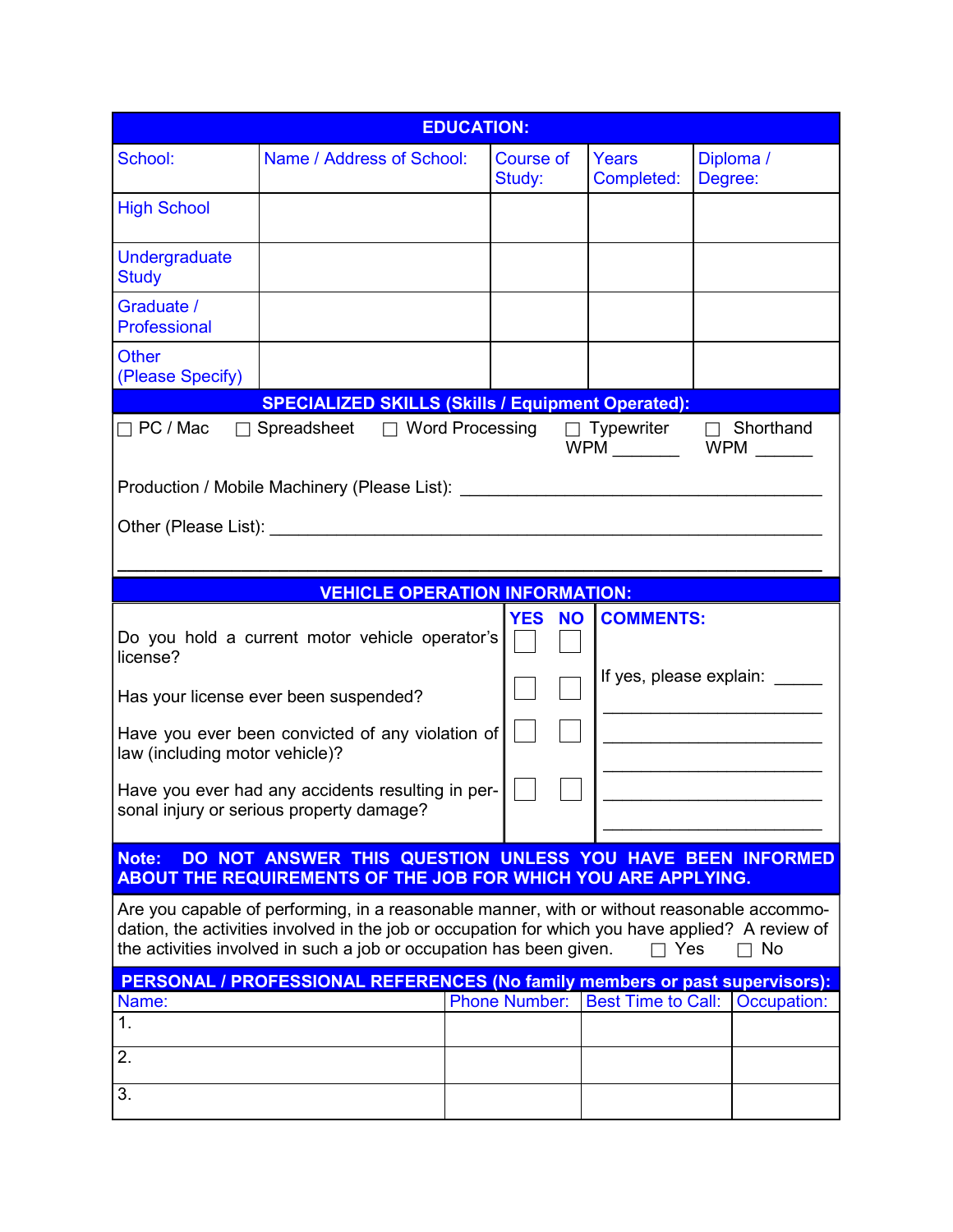| <b>WORK HISTORY:</b>                                                                                                                                                                              |                       |        |                                     |  |  |  |  |
|---------------------------------------------------------------------------------------------------------------------------------------------------------------------------------------------------|-----------------------|--------|-------------------------------------|--|--|--|--|
| Start with your present or most recent job. Include any job related military service<br>assign-<br>ments and volunteer activities. You may exclude organizations that indicate race, color, reli- |                       |        |                                     |  |  |  |  |
| gion, gender, national origin, disabilities, or other protected status.                                                                                                                           |                       |        |                                     |  |  |  |  |
| Employer:                                                                                                                                                                                         | Dates Employed:       |        | <b>Work Performed:</b>              |  |  |  |  |
| Address:                                                                                                                                                                                          | From:                 | To:    |                                     |  |  |  |  |
| Phone Number(s):                                                                                                                                                                                  |                       |        |                                     |  |  |  |  |
| Starting / Present Job Title:                                                                                                                                                                     | Hourly Wage / Salary: |        |                                     |  |  |  |  |
| Supervisor:                                                                                                                                                                                       | Starting:             | Final: |                                     |  |  |  |  |
| Reason for leaving (if applicable):                                                                                                                                                               |                       |        | May We Contact:<br>Yes<br><b>No</b> |  |  |  |  |
| Employer:                                                                                                                                                                                         | Dates Employed:       |        | <b>Work Performed:</b>              |  |  |  |  |
| Address:                                                                                                                                                                                          | From:                 | To:    |                                     |  |  |  |  |
| Phone Number(s):                                                                                                                                                                                  |                       |        |                                     |  |  |  |  |
| Starting / Present Job Title:                                                                                                                                                                     | Hourly Wage / Salary: |        |                                     |  |  |  |  |
| Supervisor:                                                                                                                                                                                       | Starting:             | Final: |                                     |  |  |  |  |
| Reason for leaving (if applicable):                                                                                                                                                               |                       |        | May We Contact:<br>Yes<br><b>No</b> |  |  |  |  |
| Employer:                                                                                                                                                                                         | Dates Employed:       |        | <b>Work Performed:</b>              |  |  |  |  |
| Address:                                                                                                                                                                                          | From:                 | To:    |                                     |  |  |  |  |
| Phone Number(s):                                                                                                                                                                                  |                       |        |                                     |  |  |  |  |
| Starting / Present Job Title:                                                                                                                                                                     | Hourly Wage / Salary: |        |                                     |  |  |  |  |
| Supervisor:                                                                                                                                                                                       | Starting:             | Final: |                                     |  |  |  |  |
| Reason for leaving (if applicable):                                                                                                                                                               |                       |        | May We Contact:<br>No<br>Yes        |  |  |  |  |
| <b>COMMENTS (Include any gaps in employment):</b>                                                                                                                                                 |                       |        |                                     |  |  |  |  |
|                                                                                                                                                                                                   |                       |        |                                     |  |  |  |  |
|                                                                                                                                                                                                   |                       |        |                                     |  |  |  |  |
|                                                                                                                                                                                                   |                       |        |                                     |  |  |  |  |
|                                                                                                                                                                                                   |                       |        |                                     |  |  |  |  |
|                                                                                                                                                                                                   |                       |        |                                     |  |  |  |  |
|                                                                                                                                                                                                   |                       |        |                                     |  |  |  |  |